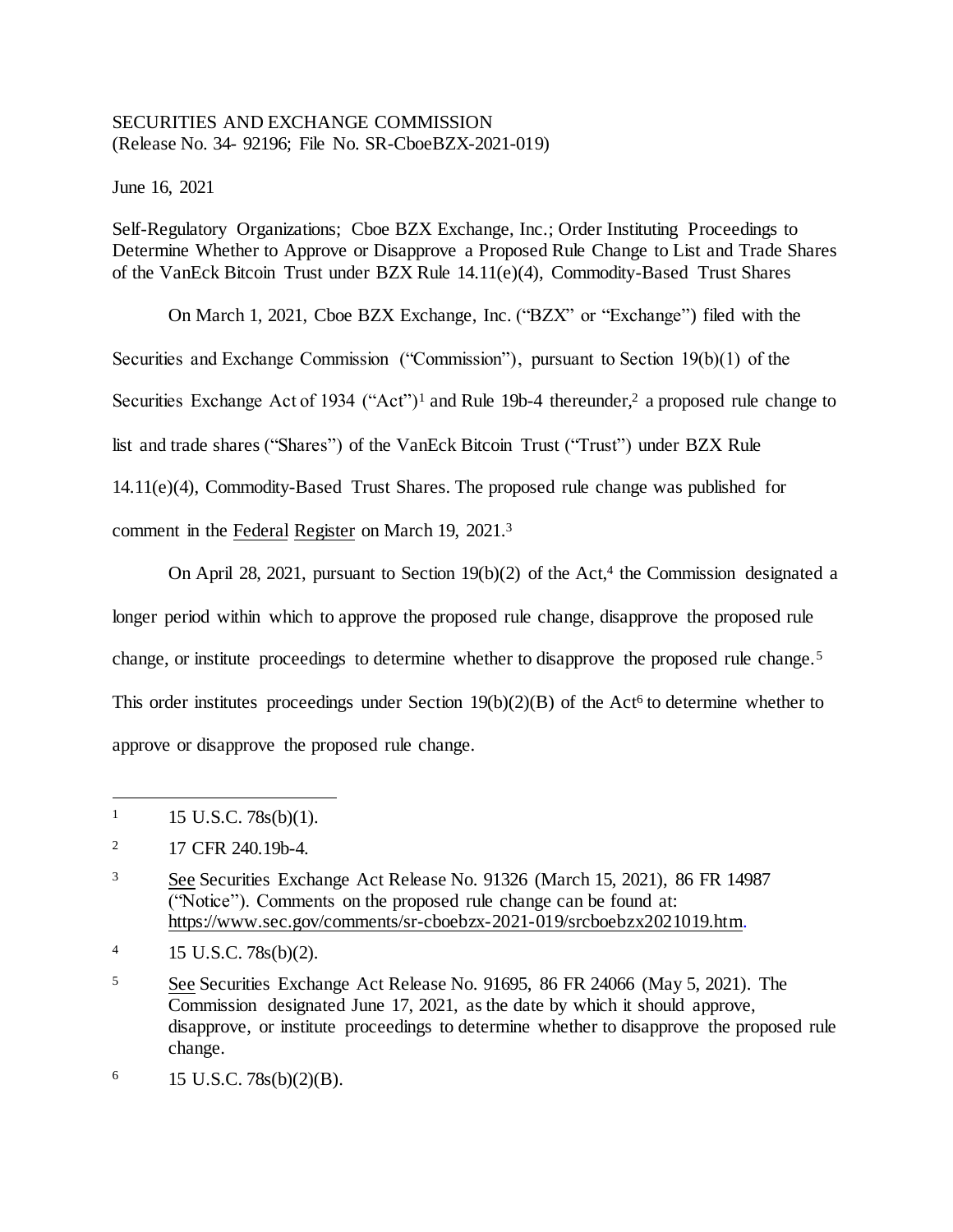# I. Summary of the Proposal

As described in more detail in the Notice, $7$  the Exchange proposes to list and trade the Shares of the Trust under BZX Rule  $14.11(e)(4)$ , which governs the listing and trading of Commodity-Based Trust Shares on the Exchange.

The investment objective of the Trust would be for the Shares to reflect the performance of the MVIS® CryptoCompare Bitcoin Benchmark Rate ("Benchmark"), less the expenses of the Trust's operations.<sup>8</sup> The Benchmark will be used to calculate the Trust's net asset value ("NAV").The Benchmark is designed to be a price for bitcoin in USD and there is no component other than bitcoin in the Benchmark. The current platform composition of the Benchmark is Bitstamp, Coinbase, Gemini, itBit and Kraken. In calculating the Benchmark, the methodology captures trade prices and sizes from platforms and examines twenty three-minute periods leading up to 4:00 p.m. E.T. It then calculates an equal-weighted average of the volume-weighted median price of these twenty three-minute periods, removing the highest and lowest contributed prices.<sup>9</sup>

Each Share will represent a fractional undivided beneficial interest in the Trust's net assets. The Trust's assets will consist of bitcoin held by the Custodian on behalf of the Trust. The

<sup>7</sup> See Notice, supra note 3.

<sup>8</sup> VanEck Digital Assets, LLC is the sponsor of the Trust, and Delaware Trust Company is the trustee. The State Street Bank and Trust Company will be the administrator ("Administrator") and transfer agent. Van Eck Securities Corporation will be the marketing agent in connection with the creation and redemption of Shares. Van Eck Securities Corporation provides assistance in the marketing of the Shares. A third-party regulated custodian ("Custodian") will be responsible for custody of the Trust's bitcoin. See Notice, supra note 3, 86 FR at 14995.

<sup>9</sup> See id. at 14995-96.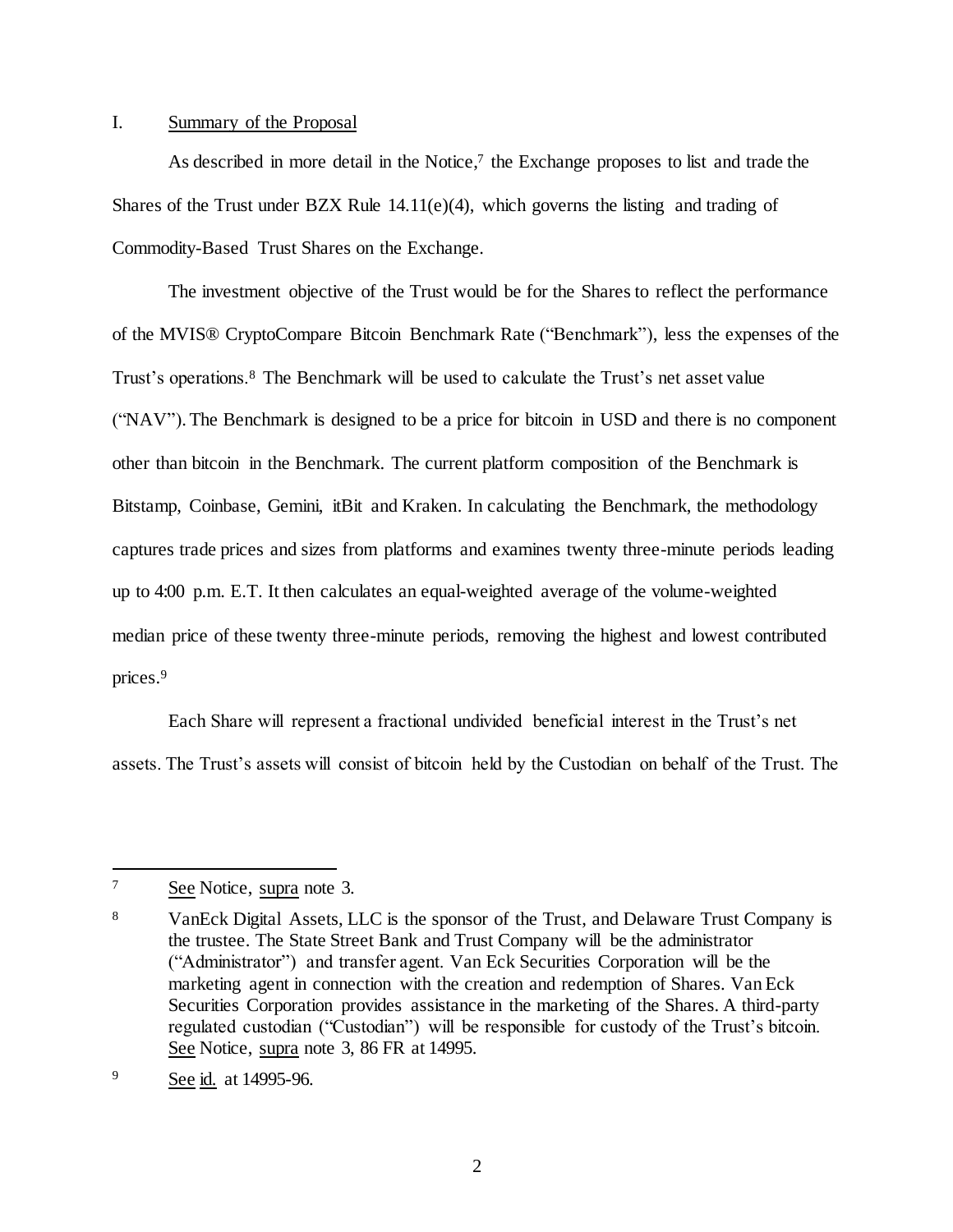Trust generally does not intend to hold cash or cash equivalents. However, there may be situations where the Trust will unexpectedly hold cash on a temporary basis.<sup>10</sup>

The Administrator will determine the NAV and NAV per Share of the Trust on each day that the Exchange is open for regular trading, as promptly as practical after 4:00 p.m. E.T. The NAV of the Trust is the aggregate value of the Trust's assets less its estimated accrued but unpaid liabilities (which include accrued expenses). In determining the Trust's NAV, the Administrator values the bitcoin held by the Trust based on the price set by the Benchmark as of 4:00 p.m. E.T.<sup>11</sup>

The Trust will provide information regarding the Trust's bitcoin holdings, as well as an Intraday Indicative Value ("IIV") per Share updated every 15 seconds, as calculated by the Exchange or a third-party financial data provider during the Exchange's Regular Trading Hours (9:30 a.m. to 4:00 p.m. E.T.). The IIV will be calculated by using the prior day's closing NAV per Share as a base and updating that value during Regular Trading Hours to reflect changes in the value of the Trust's bitcoin holdings during the trading day.<sup>12</sup>

When the Trust sells or redeems its Shares, it will do so in "in-kind" transactions in blocks of 50,000 Shares at the Trust's NAV. Authorized participants will deliver, or facilitate the delivery of, bitcoin to the Trust's account with the Custodian in exchange for Shares when they purchase Shares, and the Trust, through the Custodian, will deliver bitcoin to such authorized participants when they redeem Shares with the Trust.<sup>13</sup>

j

<sup>10</sup> See id. at 14995.

<sup>11</sup> See id. at 14996.

<sup>12</sup> See id.

<sup>13</sup> See id. at 14995.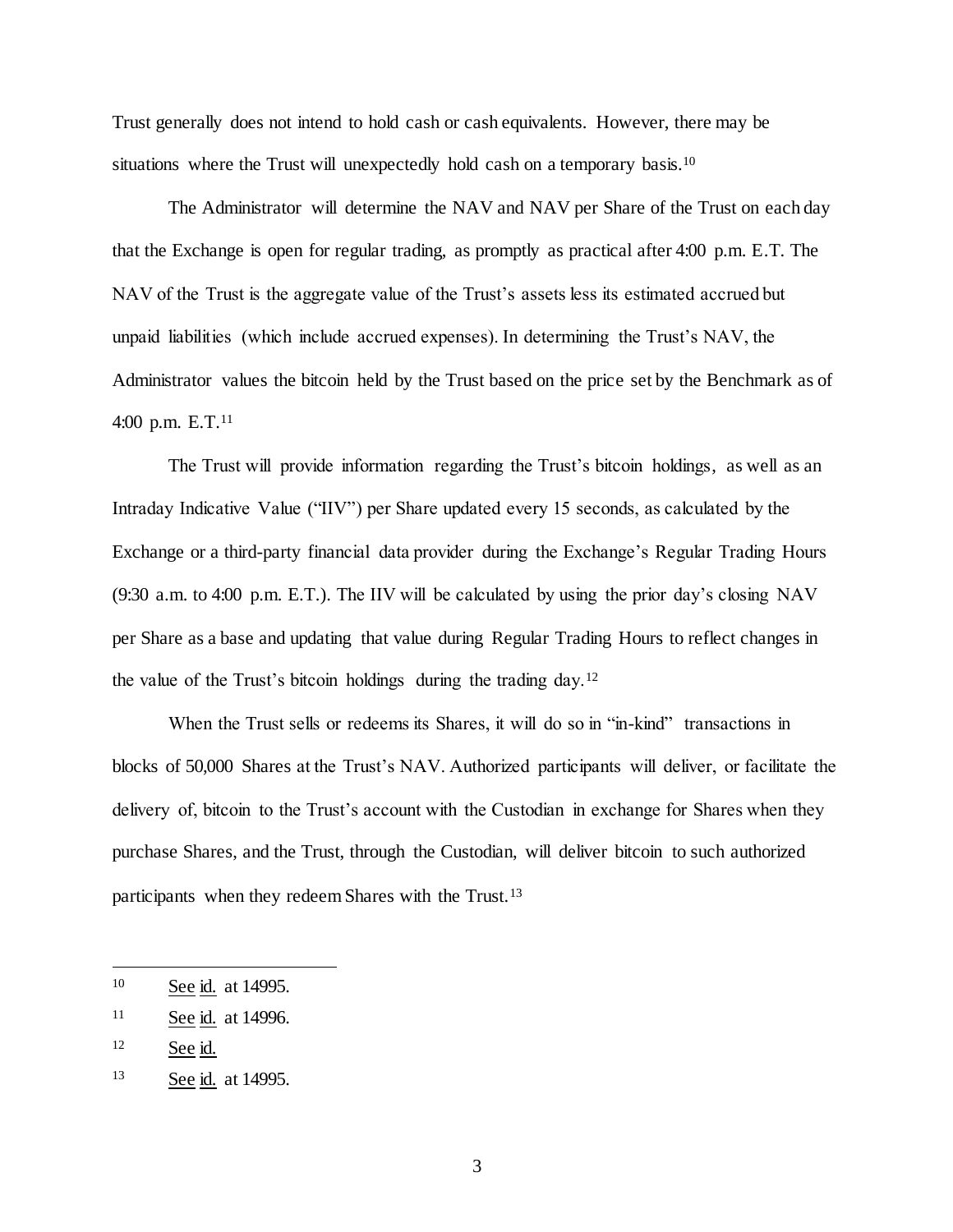II. Proceedings to Determine Whether to Approve or Disapprove SR-CboeBZX-2021-019 and Grounds for Disapproval under Consideration

The Commission is instituting proceedings pursuant to Section  $19(b)(2)(B)$  of the Act<sup>14</sup> to determine whether the proposed rule change should be approved or disapproved. Institution of proceedings is appropriate at this time in view of the legal and policy issues raised by the proposed rule change, as discussed below. Institution of proceedings does not indicate that the Commission has reached any conclusions with respect to any of the issues involved. Rather, as described below, the Commission seeks and encourages interested persons to provide comments on the proposed rule change.

Pursuant to Section  $19(b)(2)(B)$  of the Act,<sup>15</sup> the Commission is providing notice of the grounds for disapproval under consideration. The Commission is instituting proceedings to allow for additional analysis of the proposed rule change's consistency with Section 6(b)(5) of the Act, which requires, among other things, that the rules of a national securities exchange be "designed" to prevent fraudulent and manipulative acts and practices" and "to protect investors and the public interest." 16

The Commission asks that commenters address the sufficiency of the Exchange's statements in support of the proposal, which are set forth in the Notice,  $\frac{1}{7}$  in addition to any other comments they may wish to submit about the proposed rule change. In particular, the Commission seeks comment on the following questions and asks commenters to submit data where appropriate to support their views:

<sup>14</sup> 15 U.S.C. 78s(b)(2)(B).

<sup>15</sup> Id.

<sup>16</sup> 15 U.S.C. 78f(b)(5).

<sup>17</sup> See Notice, supra note 3.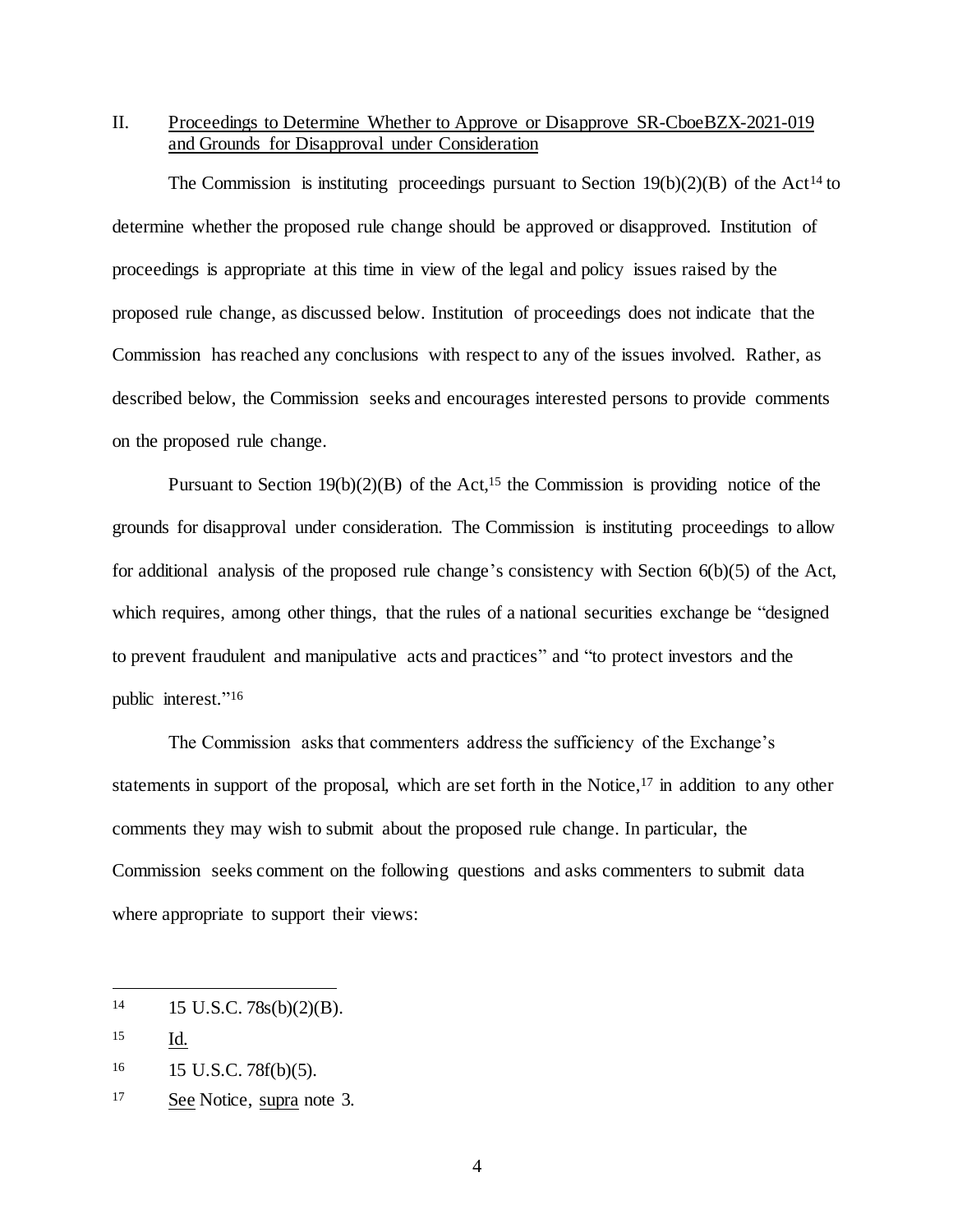1. What are commenters' views on whether the proposed Trust and Shares would be susceptible to manipulation? What are commenters' views generally on whether the Exchange's proposal is designed to prevent fraudulent and manipulative acts and practices? What are commenters' views generally with respect to the liquidity and transparency of the bitcoin markets, the bitcoin markets' susceptibility to manipulation, and thus the suitability of bitcoin as an underlying asset for an exchange-traded product?

2. What are commenters' views of the Exchange's assertion that regulatory and financial landscapes relating to bitcoin and other digital assets have changed significantly since 2016?<sup>18</sup> Are the changes that the Exchange identifies sufficient to support the determination that the proposed listing and trading of the Shares are consistent with the Act?

3. The Exchange states that "approving this proposal . . . [would] allow U.S. investors with access to bitcoin in a regulated and transparent exchange-traded vehicle that would act to limit risk" associated with retail exposure through other means.<sup>19</sup> Further, the Exchange asserts that "the manipulation concerns previously articulated by the Commission are sufficiently mitigated to the point that they are outweighed by quantifiable investor protection issues."<sup>20</sup> What are commenters' view regarding such an assertion?

4. According to the Exchange, "[n]early every measurable metric related to [Chicago Mercantile Exchange's] Bitcoin Futures has trended consistently up since launch and/or accelerated upward in the past year."<sup>21</sup> Based on data provided and the academic research cited

j

<sup>18</sup> See id. at 14989.

<sup>&</sup>lt;sup>19</sup> See id. at 14990.

<sup>20</sup> See id. at 14994.

<sup>21</sup> See id. at 14991.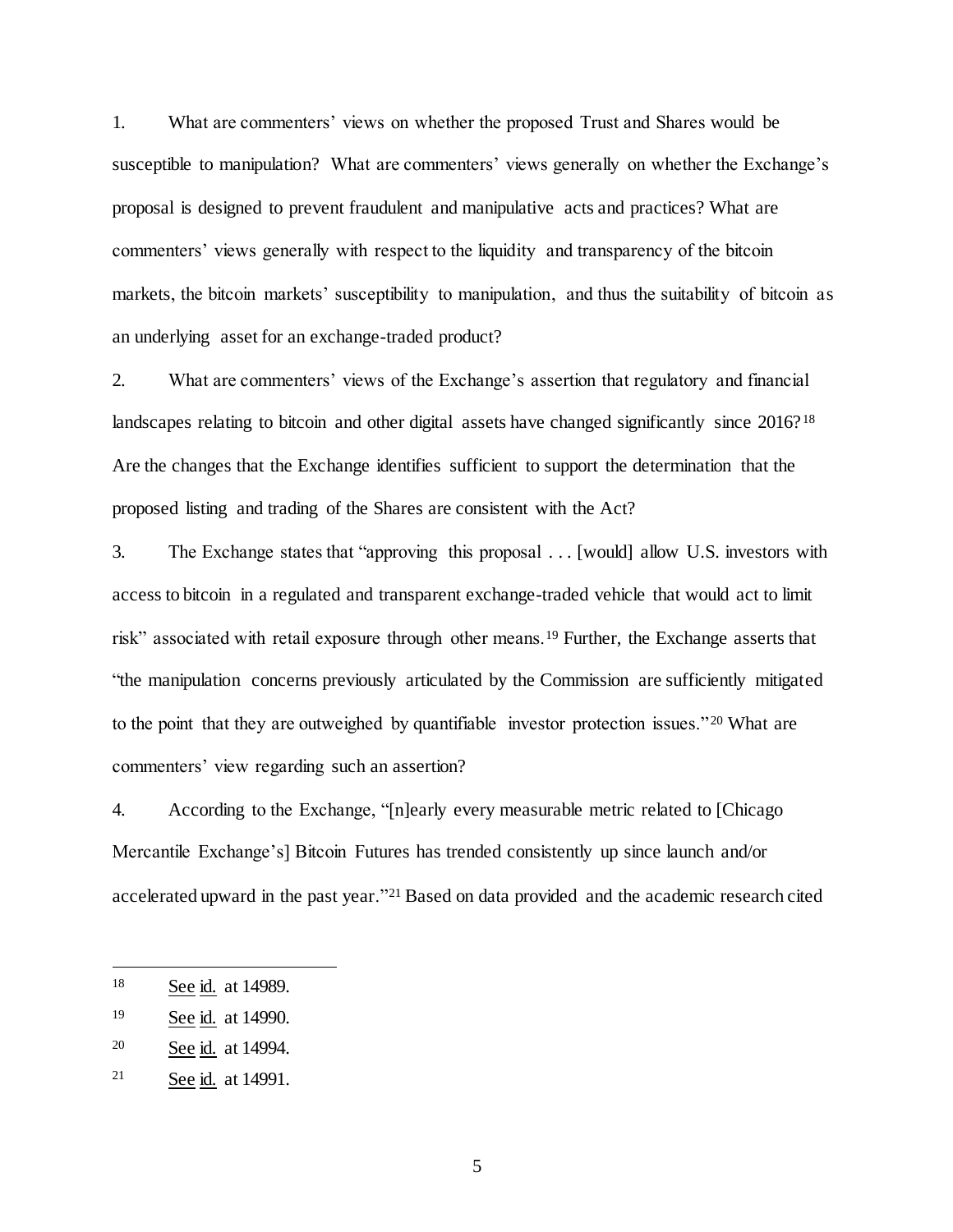by the Exchange, do commenters agree that the Chicago Mercantile Exchange ("CME") now represents a regulated market of significant size? <sup>22</sup> What are commenters' views on whether there is a reasonable likelihood that a person attempting to manipulate the Shares would also have to trade on CME to manipulate the Shares? What of the Exchange's assertion that the combination of (a) CME bitcoin futures leading price discovery; (b) the overall size of the bitcoin market; and (c) the ability for market participants to buy or sell large amounts of bitcoin without significant market impact helps to prevent the Shares from becoming the predominant force on pricing in either the bitcoin spot or CME bitcoin futures markets?<sup>23</sup>

5. What are commenters' views on the Exchange's statement, generally, that bitcoin is resistant to price manipulation and that other means to prevent fraudulent and manipulative acts and practices exist to justify dispensing with the requisite surveillance sharing agreement with a regulated market of significant size related to bitcoin?<sup>24</sup> What of the Exchange's assertion in support of such statement that significant liquidity in the spot market and the decreasing impact of market orders on the overall price of bitcoin mean that attempting to move the price of bitcoin is costly? <sup>25</sup> What of the assertion that offering only in-kind creations and redemptions provides unique protections against potential attempts to manipulate the Shares and that the price the Sponsor uses to value the Trust's bitcoin "is not particularly important"?<sup>26</sup>

j

- <sup>24</sup> See id. at 14994 n.54.
- <sup>25</sup> See id. at 14995.
- <sup>26</sup> See id. at 14999.

<sup>22</sup> See id. at 14989.

<sup>23</sup> See id. at 14995.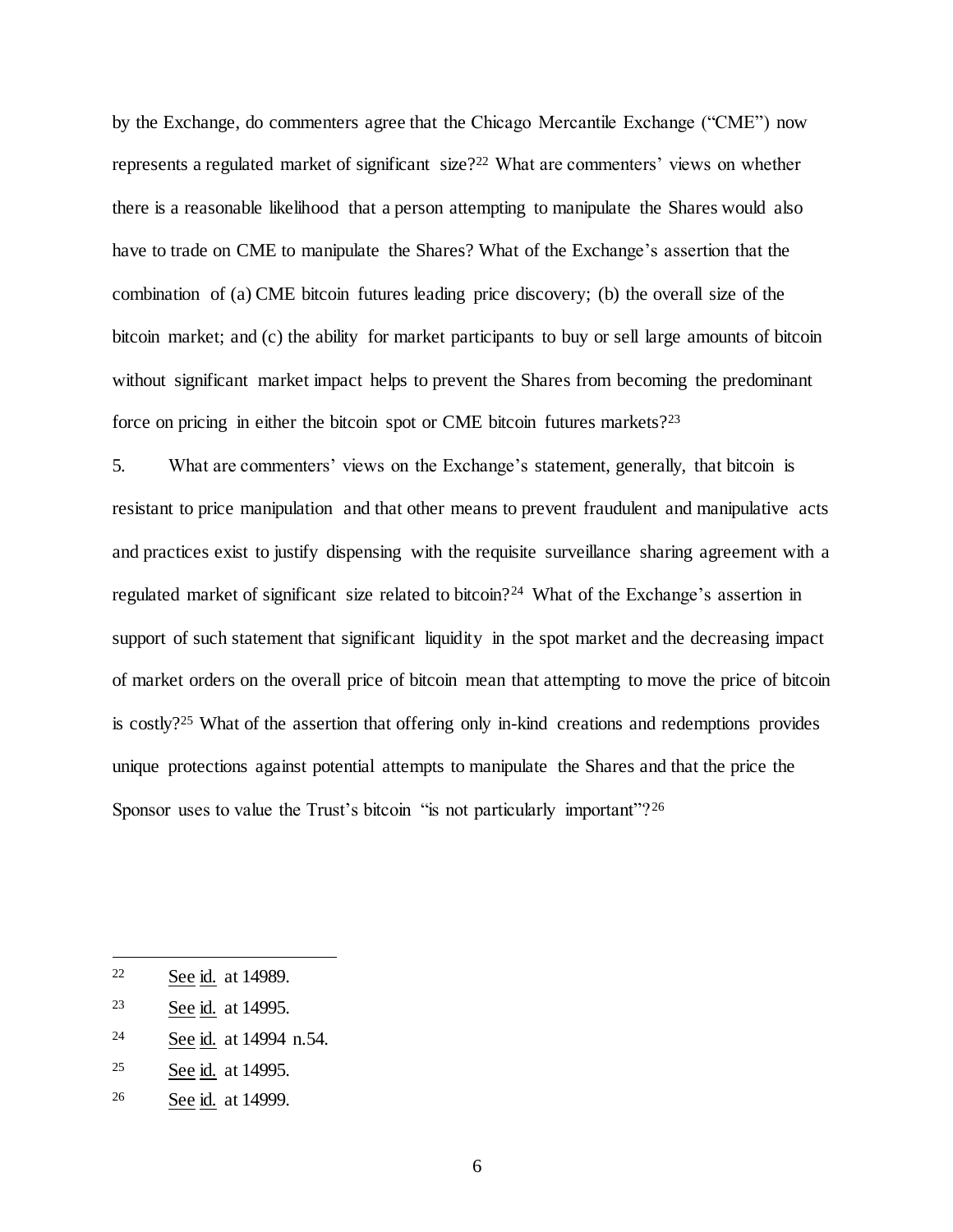# III. Procedure: Request for Written Comments

The Commission requests that interested persons provide written submissions of their views, data, and arguments with respect to the issues identified above, as well as any other concerns they may have with the proposal. In particular, the Commission invites the written views of interested persons concerning whether the proposal is consistent with Section 6(b)(5) or any other provision of the Act, and the rules and regulations thereunder. Although there do not appear to be any issues relevant to approval or disapproval that would be facilitated by an oral presentation of views, data, and arguments, the Commission will consider, pursuant to Rule 19b-4, any request for an opportunity to make an oral presentation.<sup>27</sup>

Interested persons are invited to submit written data, views, and arguments regarding whether the proposal should be approved or disapproved by [insert date 21 days from publication in the Federal Register]. Any person who wishes to file a rebuttal to any other person's submission must file that rebuttal by [insert date 35 days from publication in the Federal Register].

Comments may be submitted by any of the following methods:

### Electronic comments:

- Use the Commission's Internet comment form (http://www.sec.gov/rules/sro.shtml); or
- Send an e-mail to rule-comments@sec.gov. Please include File Number SR-CboeBZX-2021-019 on the subject line.

<sup>&</sup>lt;sup>27</sup> Section 19(b)(2) of the Act, as amended by the Securities Act Amendments of 1975, Pub. L. 94-29 (June 4, 1975), grants the Commission flexibility to determine what type of proceeding—either oral or notice and opportunity for written comments—is appropriate for consideration of a particular proposal by a self-regulatory organization. See Securities Act Amendments of 1975, Senate Comm. on Banking, Housing & Urban Affairs, S. Rep. No. 75, 94th Cong., 1st Sess. 30 (1975).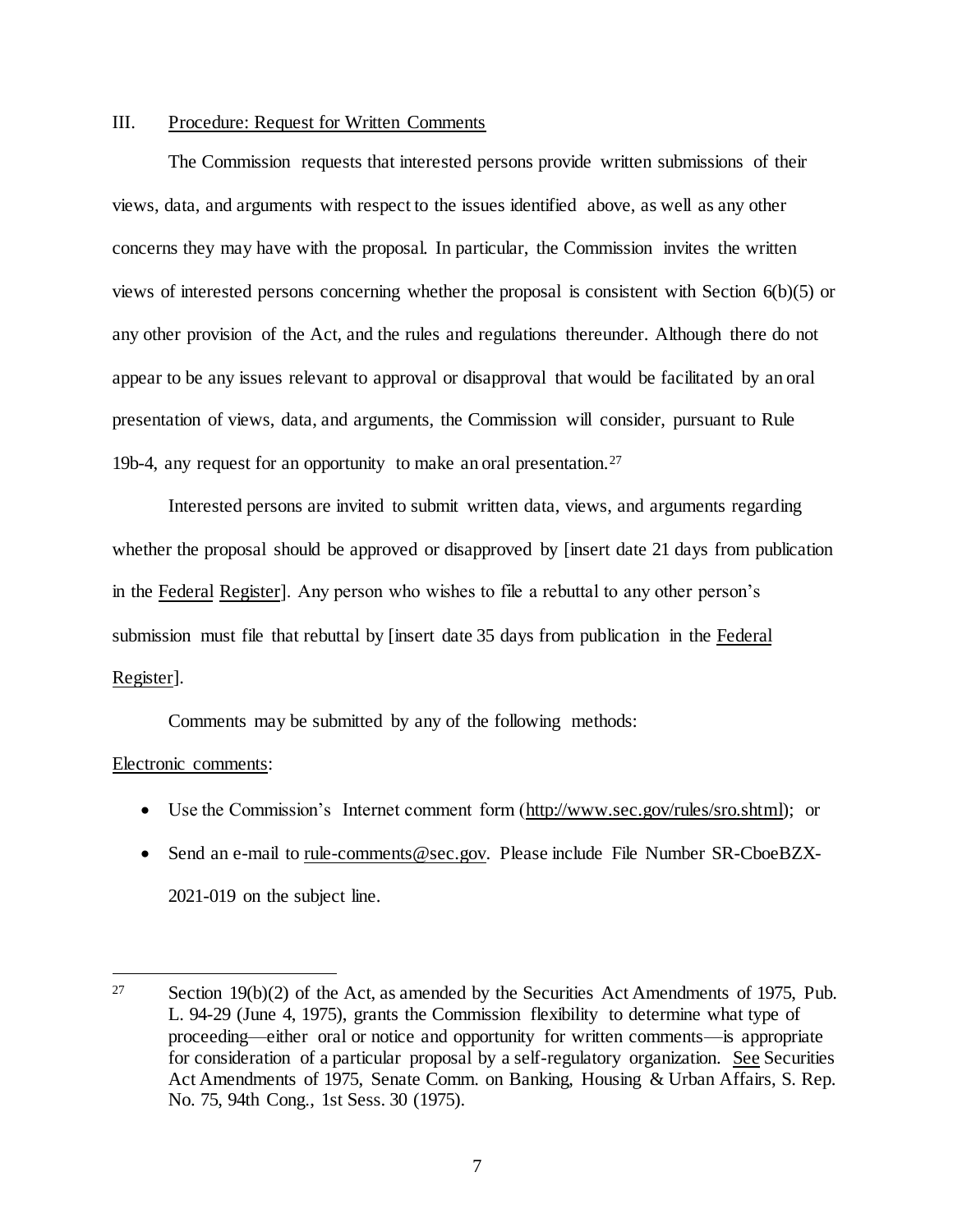#### Paper comments:

• Send paper comments in triplicate to Secretary, Securities and Exchange Commission, 100 F Street, NE, Washington, DC 20549-1090.

All submissions should refer to File Number SR-CboeBZX-2021-019. This file number should be included on the subject line if e-mail is used. To help the Commission process and review your comments more efficiently, please use only one method. The Commission will post all comments on the Commission's Internet website (http://www.sec.gov/rules/sro.shtml). Copies of the submission, all subsequent amendments, all written statements with respect to the proposed rule change that are filed with the Commission, and all written communications relating to the proposed rule change between the Commission and any person, other than those that may be withheld from the public in accordance with the provisions of 5 U.S.C. 552, will be available for website viewing and printing in the Commission's Public Reference Room, 100 F Street, NE, Washington, DC 20549 on official business days between the hours of 10:00 a.m. and 3:00 p.m. Copies of the filing also will be available for inspection and copying at the principal office of the Exchange. All comments received will be posted without change. Persons submitting comments are cautioned that we do not redact or edit personal identifying information from comment submissions. You should submit only information that you wish to make available publicly. All